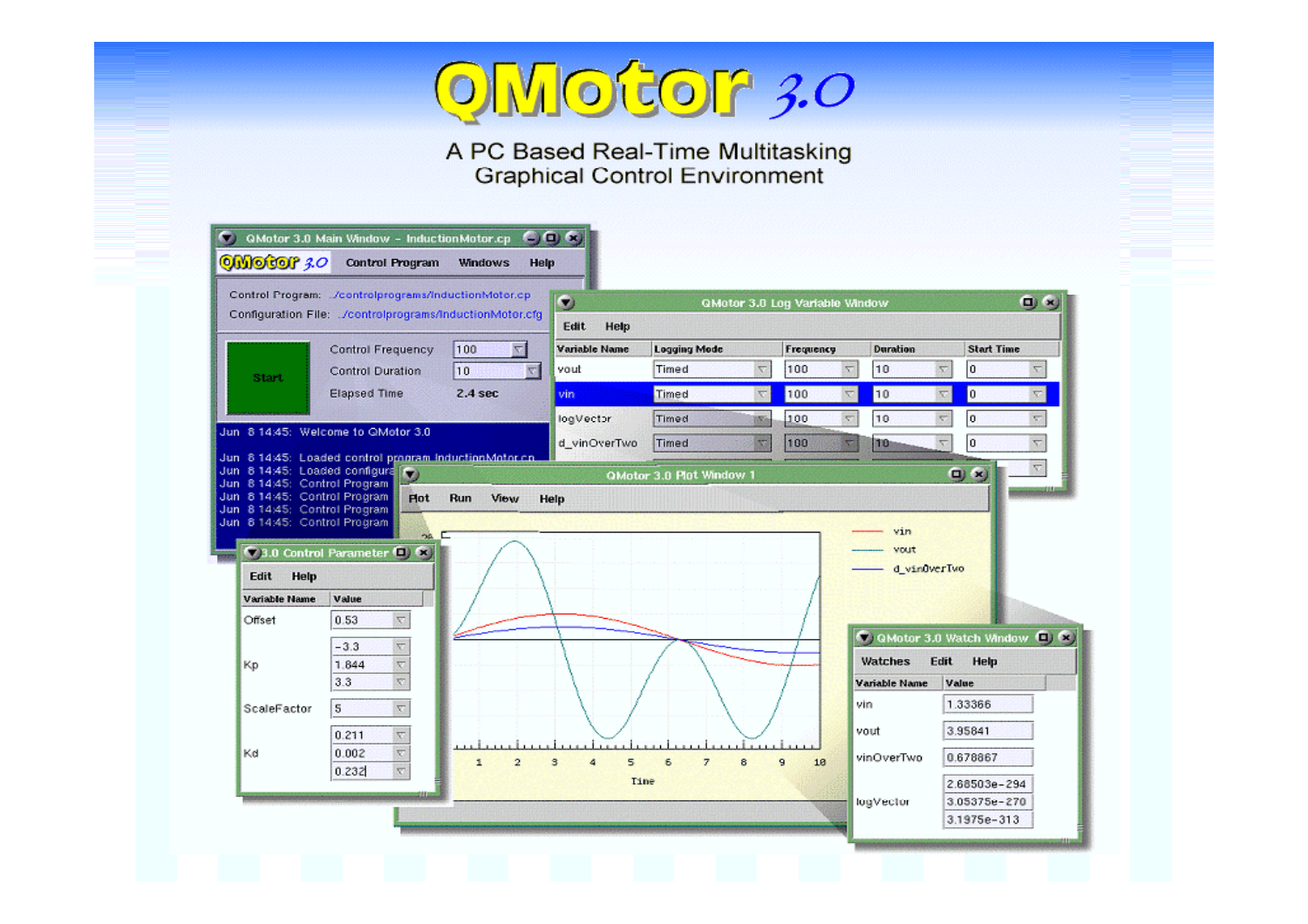

# **Outline**

## • Introduction

- Advantages Of The QMotor Design
- Client/Server Architecture
- The QMotor Development Cycle
- Live Demonstration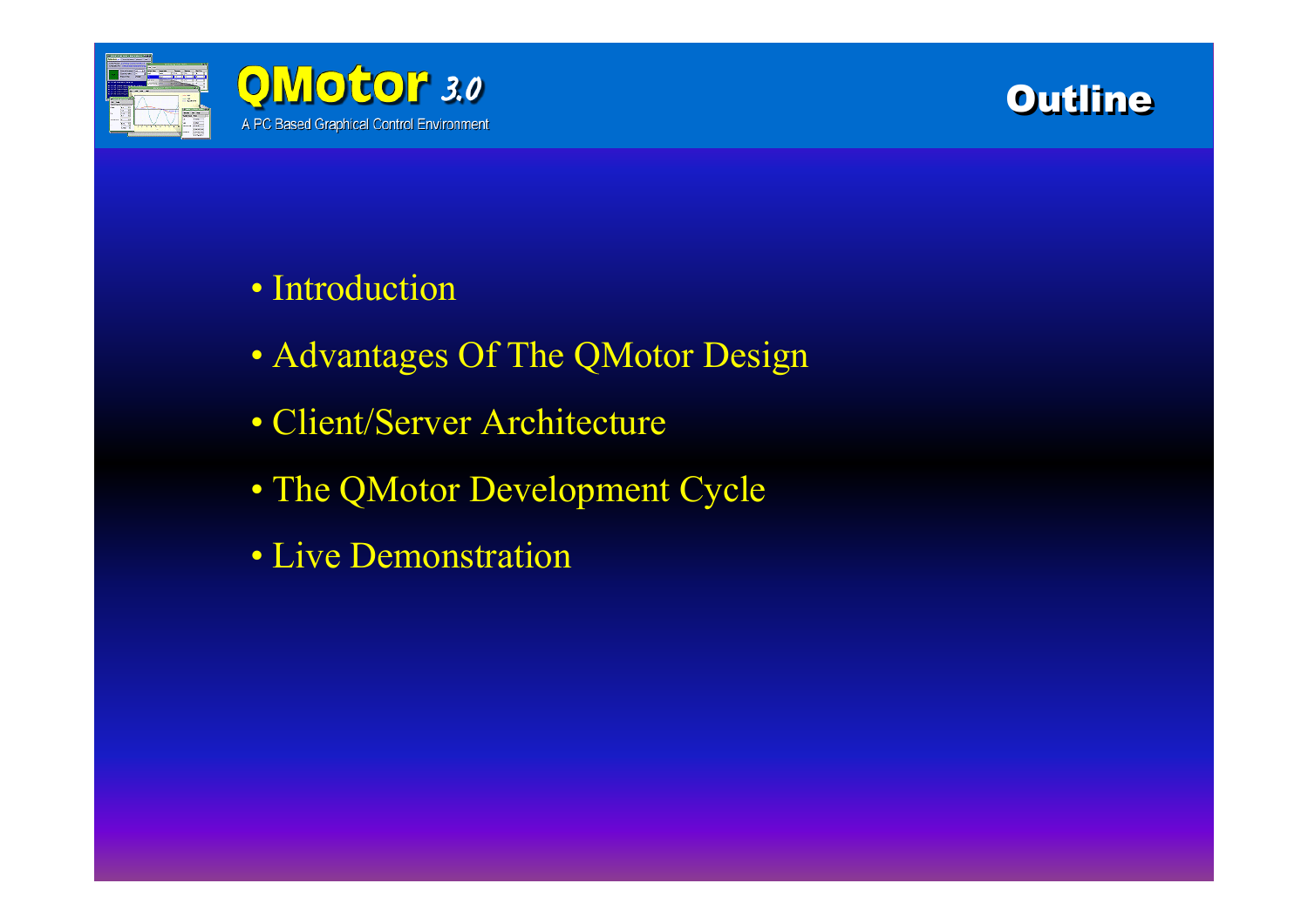

QMotor 3.0 is an environment for control development. It consists of three parts, which run as separate programs:

- The *Control Program* (using the QMotor C++ framework) implements the user control application
- The *Hardware Servers* to access hardware components
- The *Graphical User Interface (GUI)* for control testing and tuning

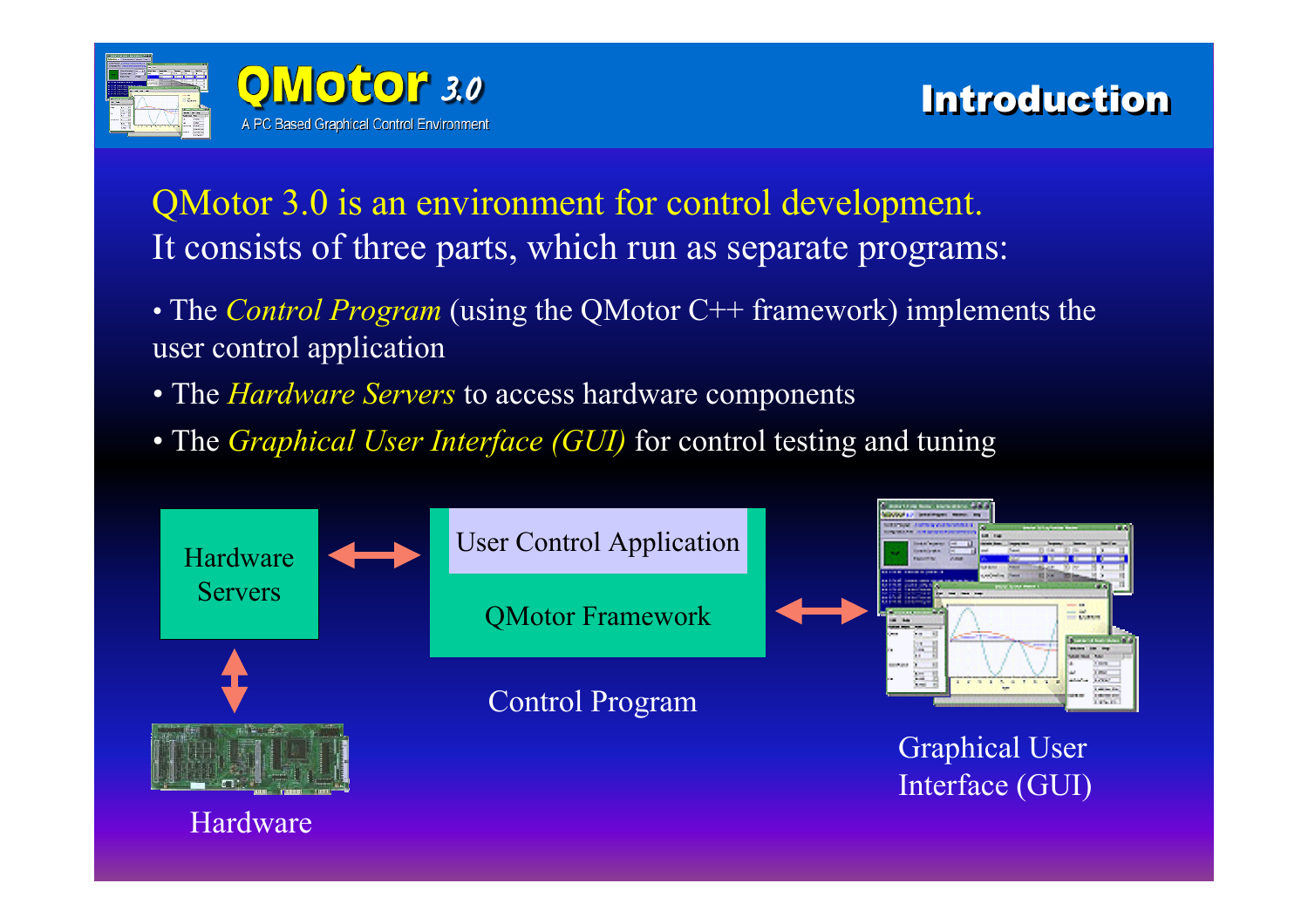



## Advantages of the Advantages of the QMotor 3.0 Design QMotor 3.0 Design

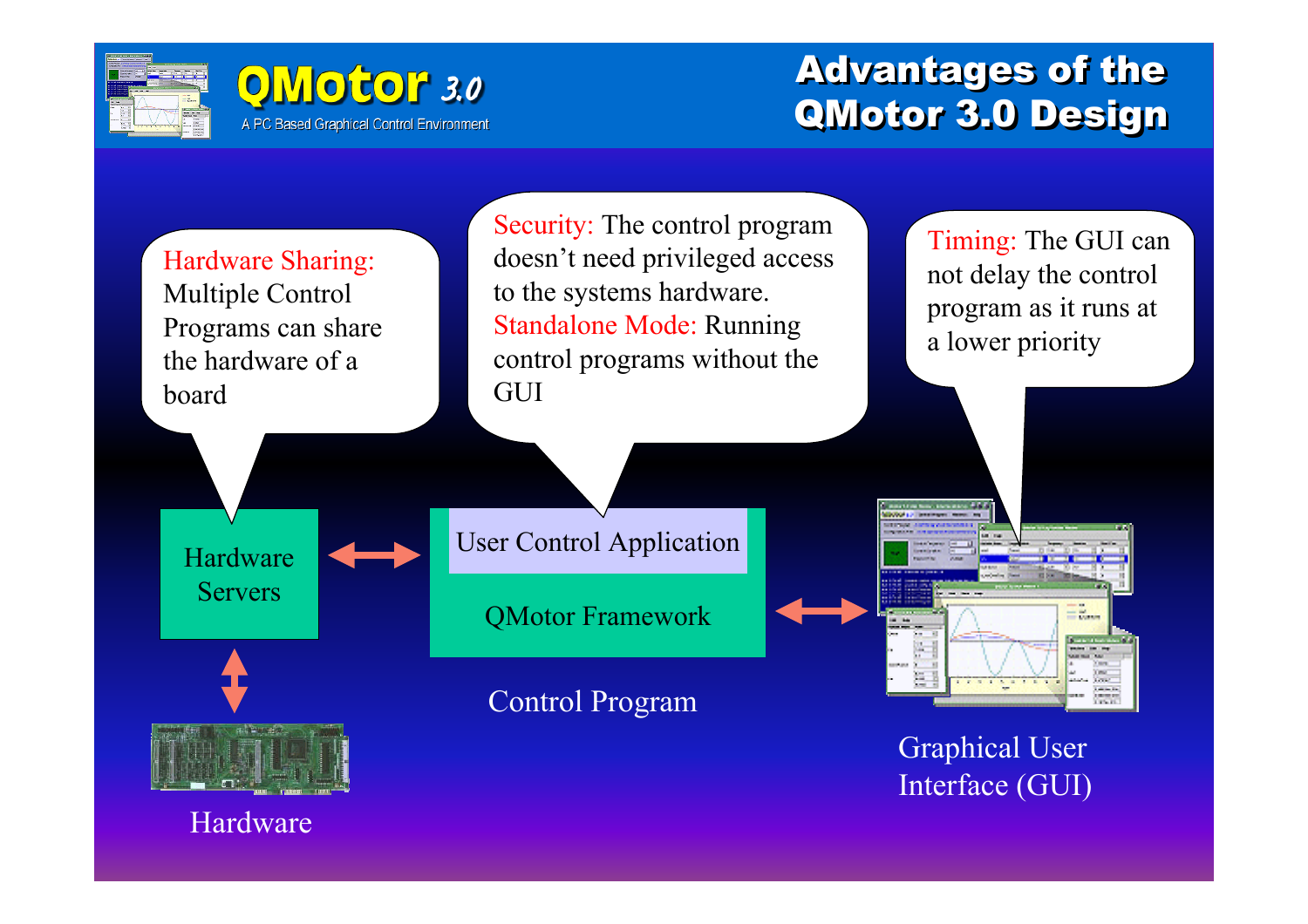

# Advantages of the QMotor Advantages of the QMotor Concept Concept

## Maximum Flexibility

- QMotor is not limited to specific hardware
- The control program can run standalone
- Extensive logging options

## Pure PC Based Solution

- No need for DSP boards
- Low hardware costs (PC and hardware boards)
- The PC is a technically advancing technology (speed, availability of hardware and software components)
- Runs on QNX, a high quality real-time operating system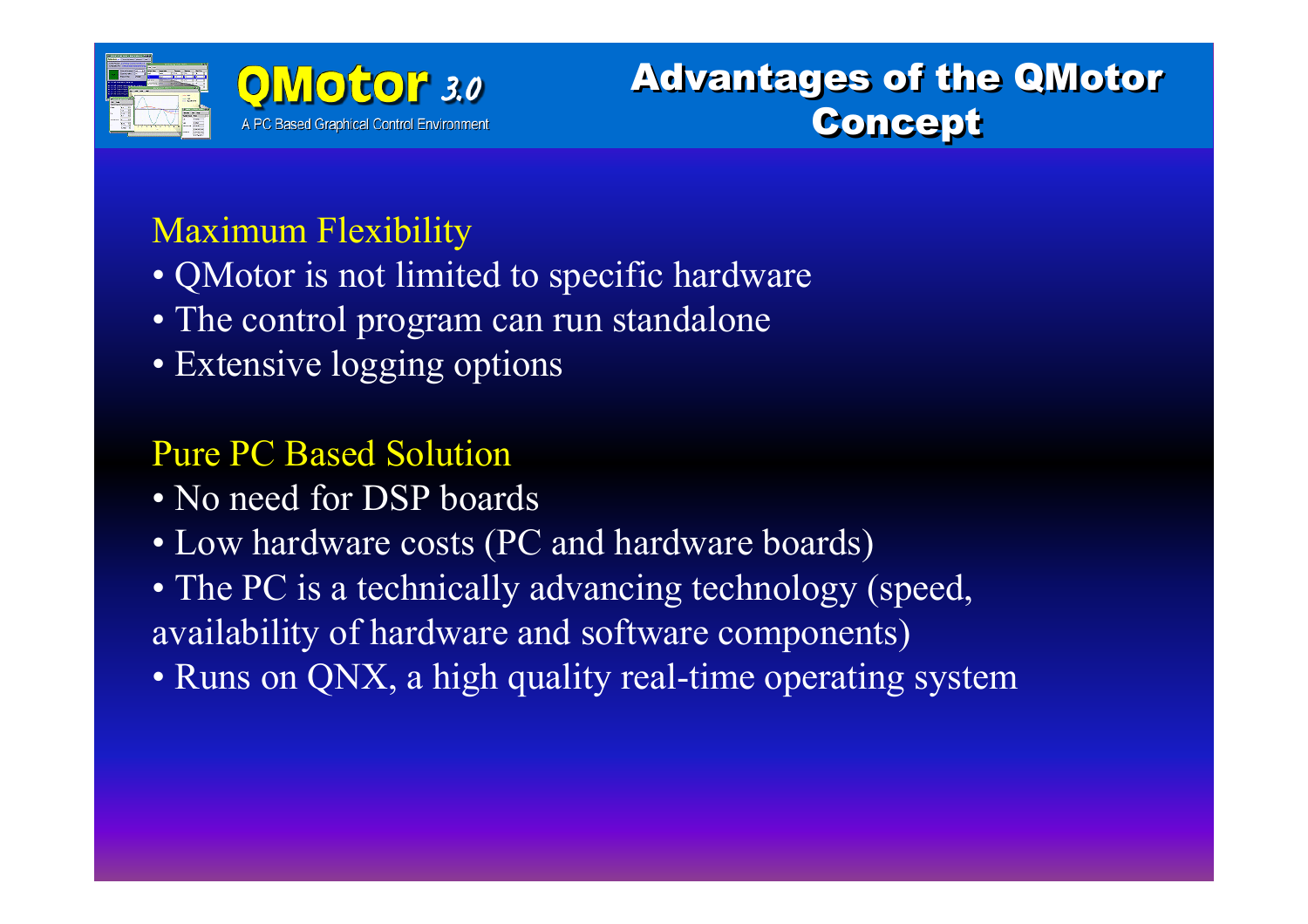



**Client/Server Architecture** 

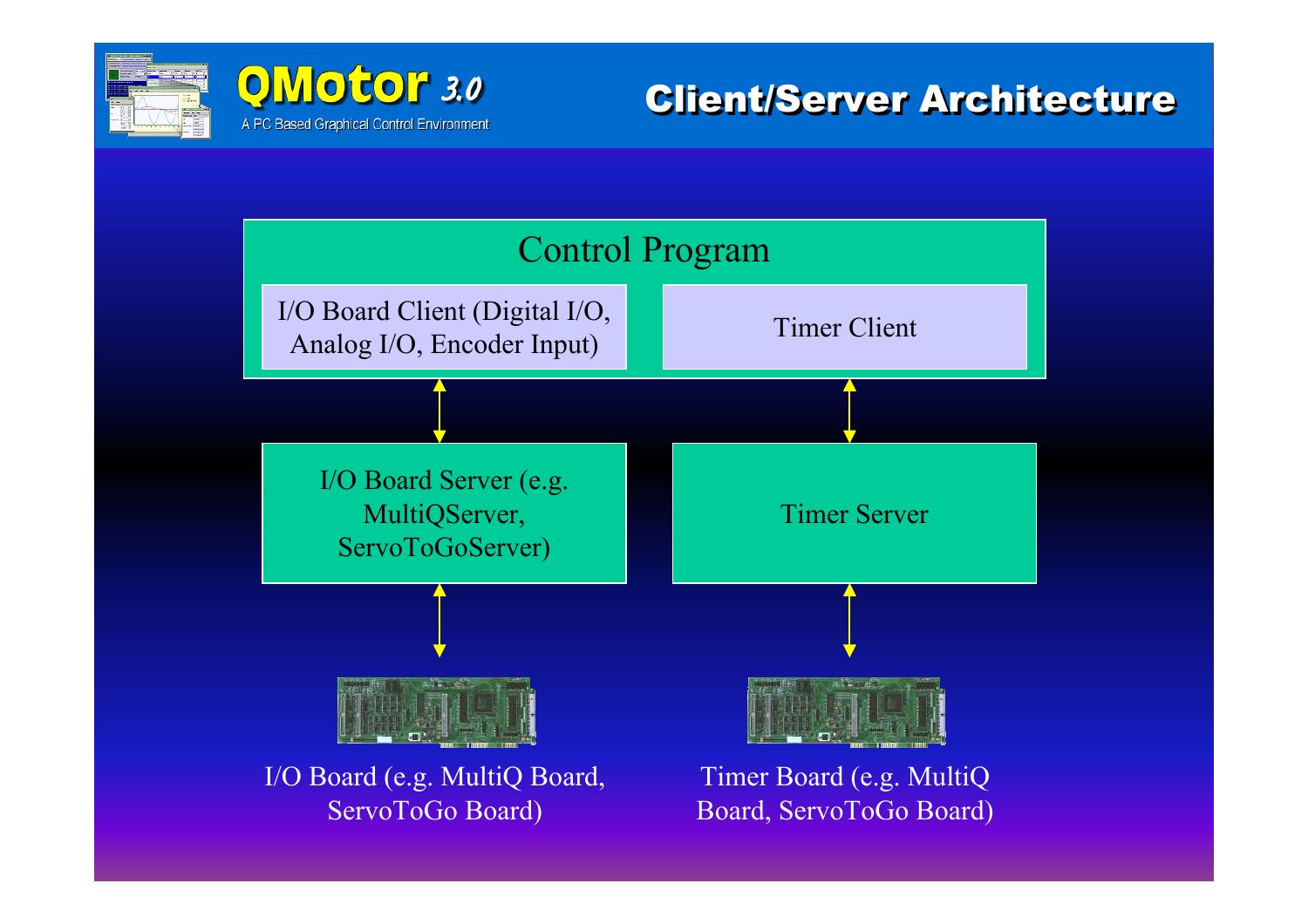



#### QMotor Development Cycle QMotor Development Cycle

What are the steps in developing control programs with QMotor?

Create a new control program from the template

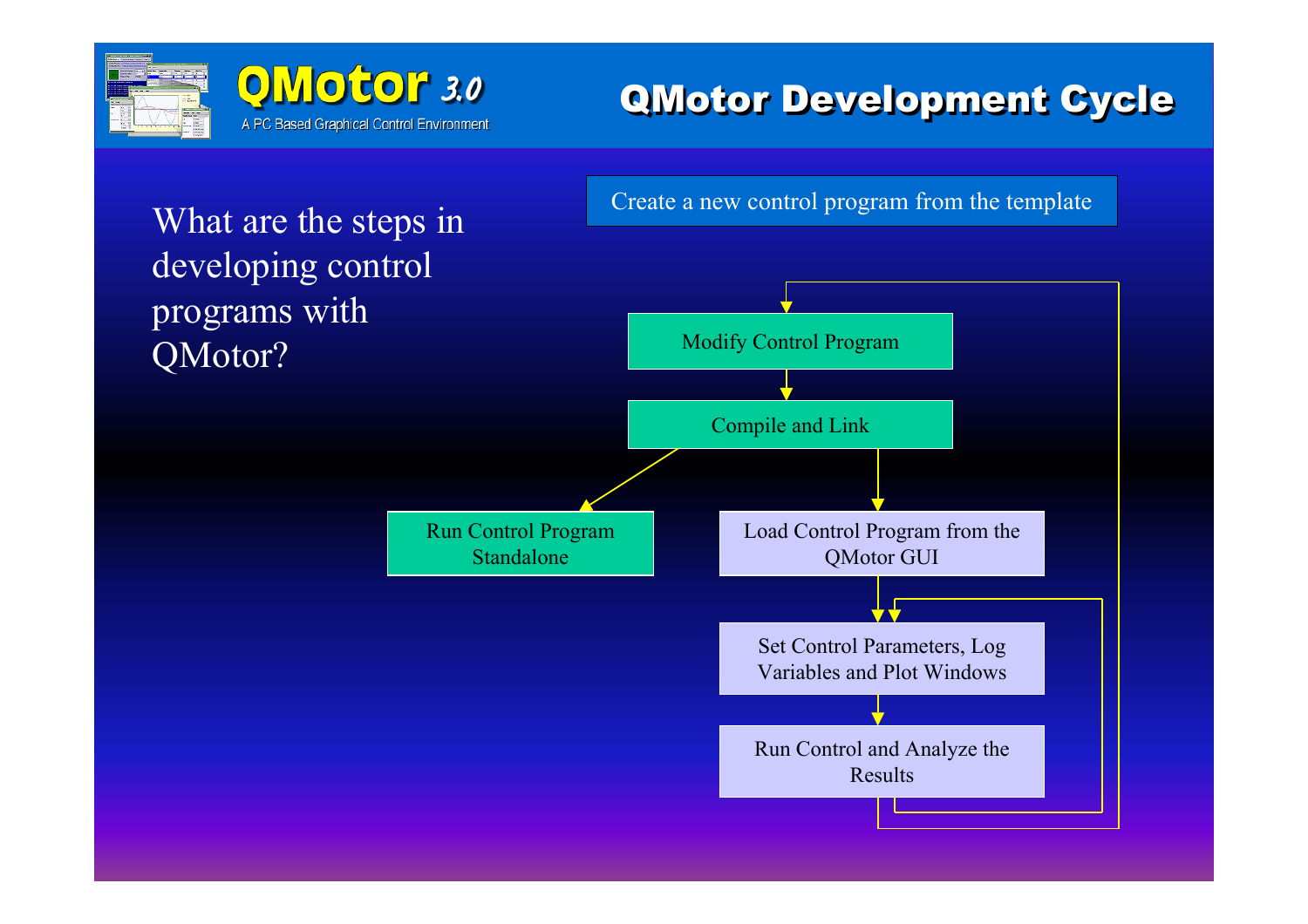



#### Live Demonstration

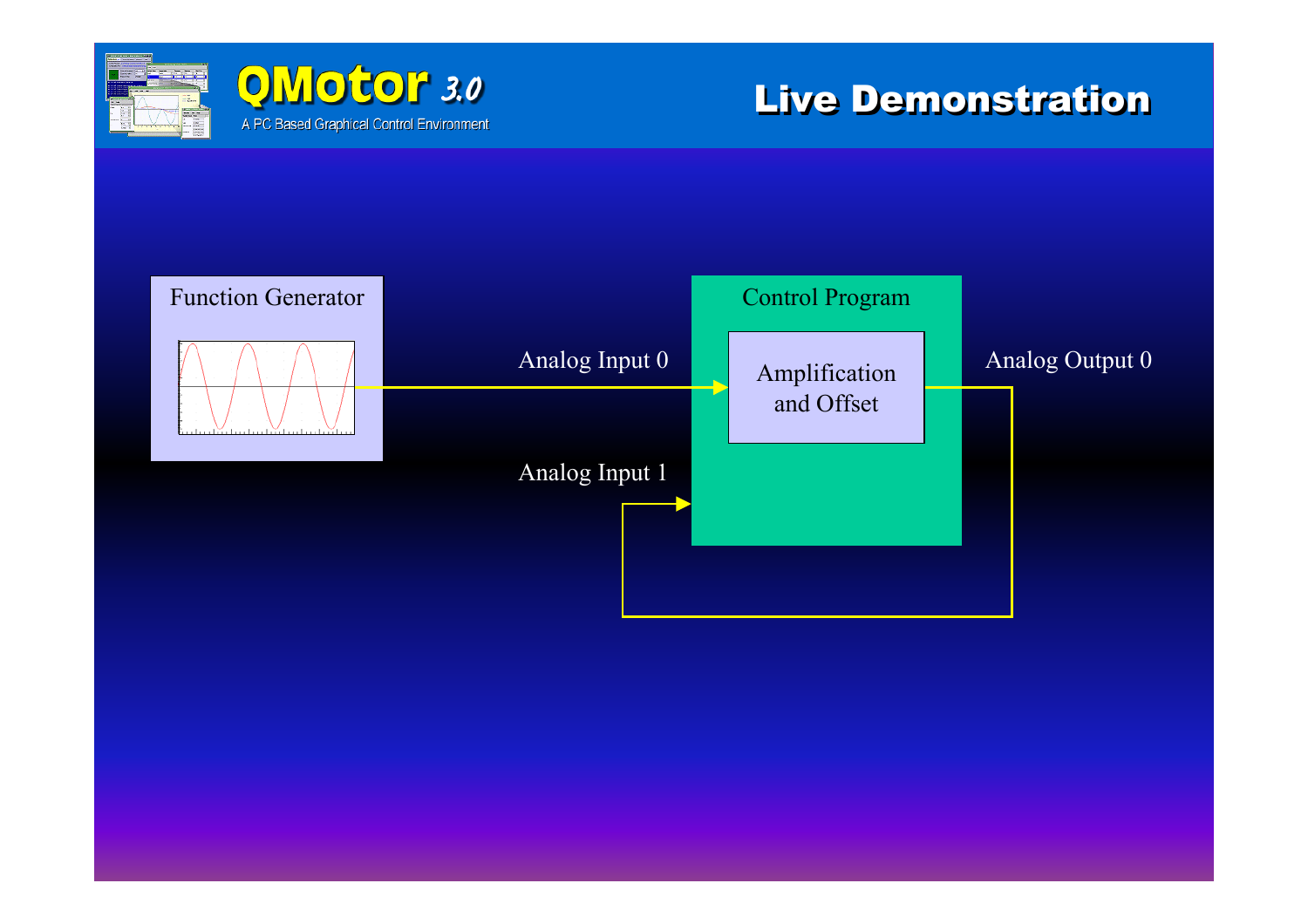![](_page_8_Picture_0.jpeg)

#### **OMotor** 3.0 A PC Based Graphical Control Environment

#### **The Control Program**

![](_page_8_Figure_3.jpeg)